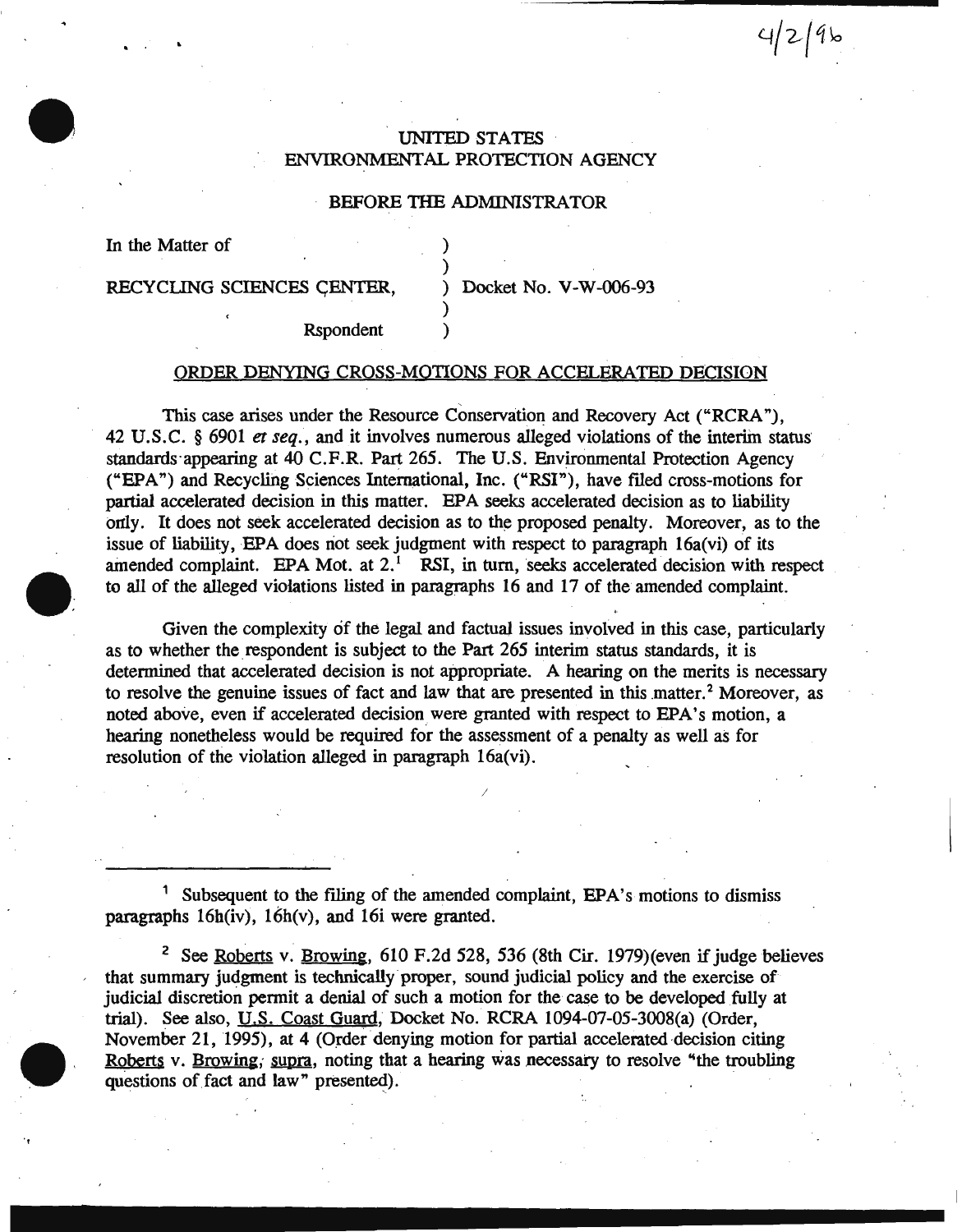Accordingly, the motions for partial accelerated decision filed by EPA and RSI are denied. ..

C. Charmester

Carl C. Chameski . Administrative Law Judge

Issued: A *ful* 2, 1996 Washington, D.C.

. .